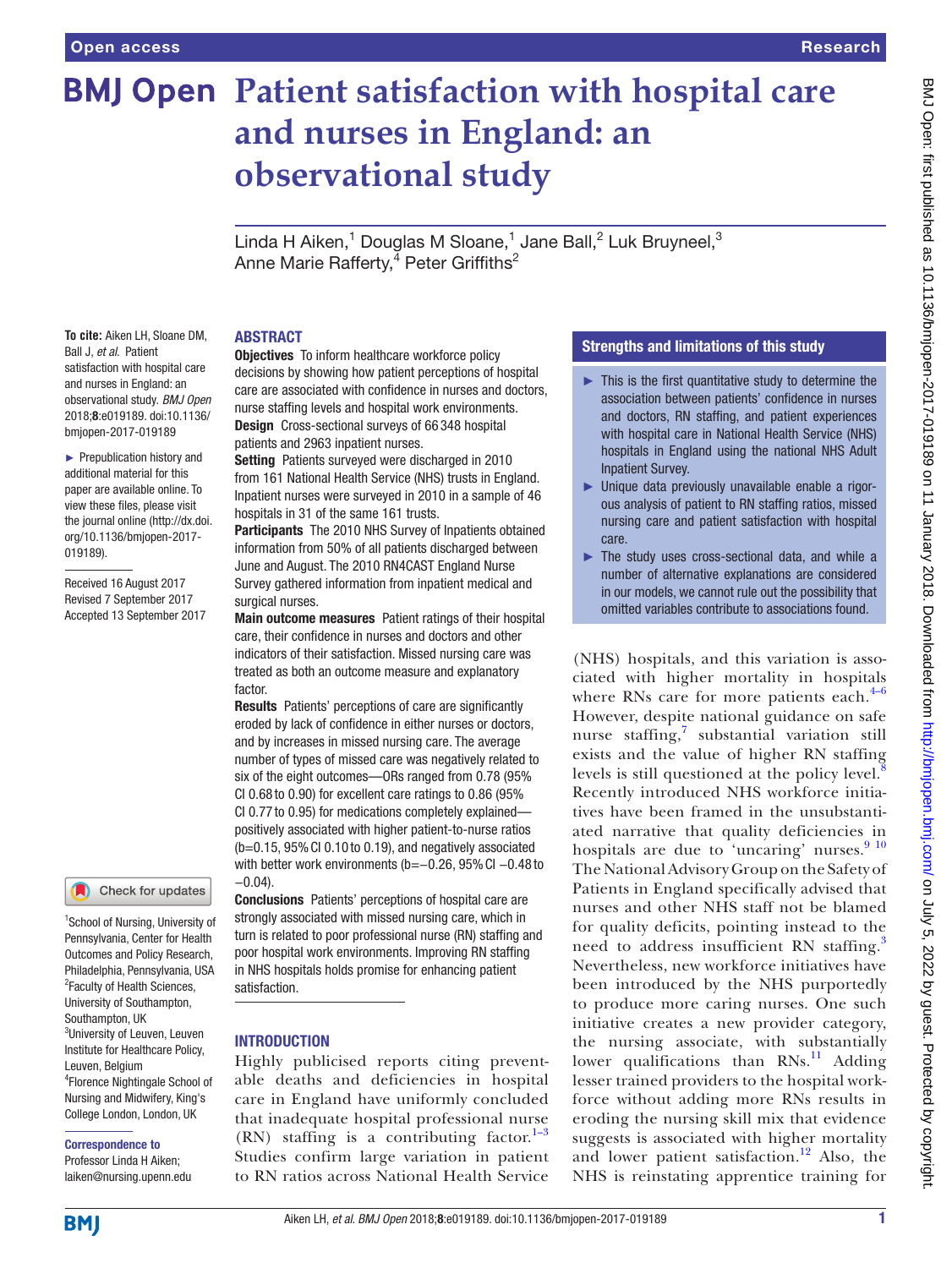$RNs$ ,  $^{13}$  in direct opposition to a major recommendation of the 2010 Prime Minister's Commission on the Future of Nursing and Midwifery in England<sup>[14](#page-6-9)</sup> that all nursing education should take place in universities because evidence shows that hospitals with a higher proportion of bachelors-prepared nurses have significantly better patient outcomes.<sup>[6 15 16](#page-6-10)</sup>

The concern about nurses being uncaring or lacking in compassion, and subsequent NHS nursing initiatives, have come about largely in response to case studies of poor care in a relatively small number of NHS trusts and anecdotal reports of patient dissatisfaction. Surprisingly, little use has been made of the NHS National Inpatient Survey of patients to inform strategies to improve care.<sup>[17](#page-7-0)</sup> When initiated in 2001, England's annual national survey of patients following a hospital inpatient stay was the first in the world; it aimed to make the NHS more patient-centred and more responsive to patient feedback.<sup>18</sup> A report published in 2007 using the NHS Inpatient Survey found evidence that the experiences of staff working in the NHS mirrored the experiences of patients receiving care.<sup>19</sup> This is a worrisome finding given the evidence showing high nurse burnout and job dissatisfaction is common in NHS hospitals,  $^{10\ 20}$  and that 85% of RNs in NHS hospitals report not being able to complete needed nursing care due to lack of time associated with high patient-tonurse workloads[.21](#page-7-3) Furthermore, missed nursing care associated with high patient-to-nurse workloads is associated with an increased risk of patient mortality following common surgical procedures in nine European countries including England.<sup>22</sup>

Studies of patients' experiences with inpatient care in the USA, another country with mandated hospital patient satisfaction surveys, reveal that better RN staffing is associated with higher overall patient ratings of their hospitals.<sup>23 24</sup> Missed nursing care is associated with less favourable patient satisfaction in the US hospitals $^{25}$  and in some European hospitals (not including England). $^{26}$ There are not comparable studies in England using the NHS National Inpatient Survey that could help determine whether better RN staffing and better clinical hospital work environments are associated with more favourable patient experience with hospital care.

This paper seeks to identify an action agenda that may hold promise for improving patients' experiences with hospital care in England. Specifically, we first provide evidence of the importance of RNs to patients using data from a large sample of patients in NHS hospitals in England to show how patients' experience with care is strongly related to their confidence in nurses as well as doctors, and their perceptions of whether there were enough nurses in their hospitals. We then use data from patients and nurses in a subset of these hospitals to show how lower nurse workloads and better nurse work environments are related to less missed nursing care and how, in turn, less missed nursing care is related to better patients' experience with their care.

## **METHODS** Data sources and samples

Patient survey data are from the 2010 NHS Survey of Inpatients, which gathered information from over 66000 patients who were discharged from 161 acute and specialist NHS trusts in England. $27$  Nurse survey data are from the 2010 RN4CAST-England study,<sup>[20 28](#page-7-9)</sup> which gathered information from 2963 inpatient medical and surgical direct care RNs in a representative sample of 31 of the same 161 NHS trusts. These 31 trusts comprise 46 different hospitals from which 12581 of the 66348 patients surveyed were discharged. Of these 12851 patients, 5311 were in general medicine or general surgery wards. The sample of hospitals in which nurses were surveyed, described elsewhere in detail, $21 \frac{28}{1}$  was a stratified random sample selected to include teaching and non-teaching hospitals of different sizes in every geographic region of England. There are no remarkable differences between the sample of hospitals in which nurses were surveyed and the other hospitals participating in the NHS Survey of Inpatients, nor were there any differences in patient characteristics or responses between the full NHS survey and the 31 trusts studied, as noted in the (online [supplementary](https://dx.doi.org/10.1136/bmjopen-2017-019189)  [appendix](https://dx.doi.org/10.1136/bmjopen-2017-019189)) . The response rate for the NHS patient survey was 50%. The response rate for the nurse survey was 37%. The nurse survey has good established predictive validity in previous research, $6^{8}$  29 showing, for example, that nurses' reports of quality of care are closely associated with patient mortality derived from independent data sources.<sup>[30](#page-7-10)</sup>

Patients were not participants in the initial design of the overall study, but were actively engaged in the development of measures of patients' experiences with care used in the study. The Picker Institute, developers of the NHS Adult Inpatient Survey, employed patient focus groups and cognitive interviews with patients during pilot testing. Patients were offered one page to describe what they thought of the inpatient questionnaire and which aspects of patient care were most important to them. The qualitative research did not identify major questions missing from the survey but it did lead to minor modifications that were incorporated.<sup>31</sup> Patients in our study are anonymous. We have a detailed plan to disseminate the study results through print, broadcast and social media in every participating country. The authors gratefully acknowledge the contributions of participating patients in the 'Acknowledgements' section.

# Analysis strategy

These data were used to undertake three distinct but related analyses. First, we use patient data from all 161 trusts to describe how patients rated their care, how their ratings varied depending on their perceptions of whether there were enough nurses on duty to provide needed care and how they were as much a function of their confidence in nurses as their confidence in doctors. We then used the nurse data from the 46 hospitals in the 31 trusts to describe the variation in RN staffing and hospital work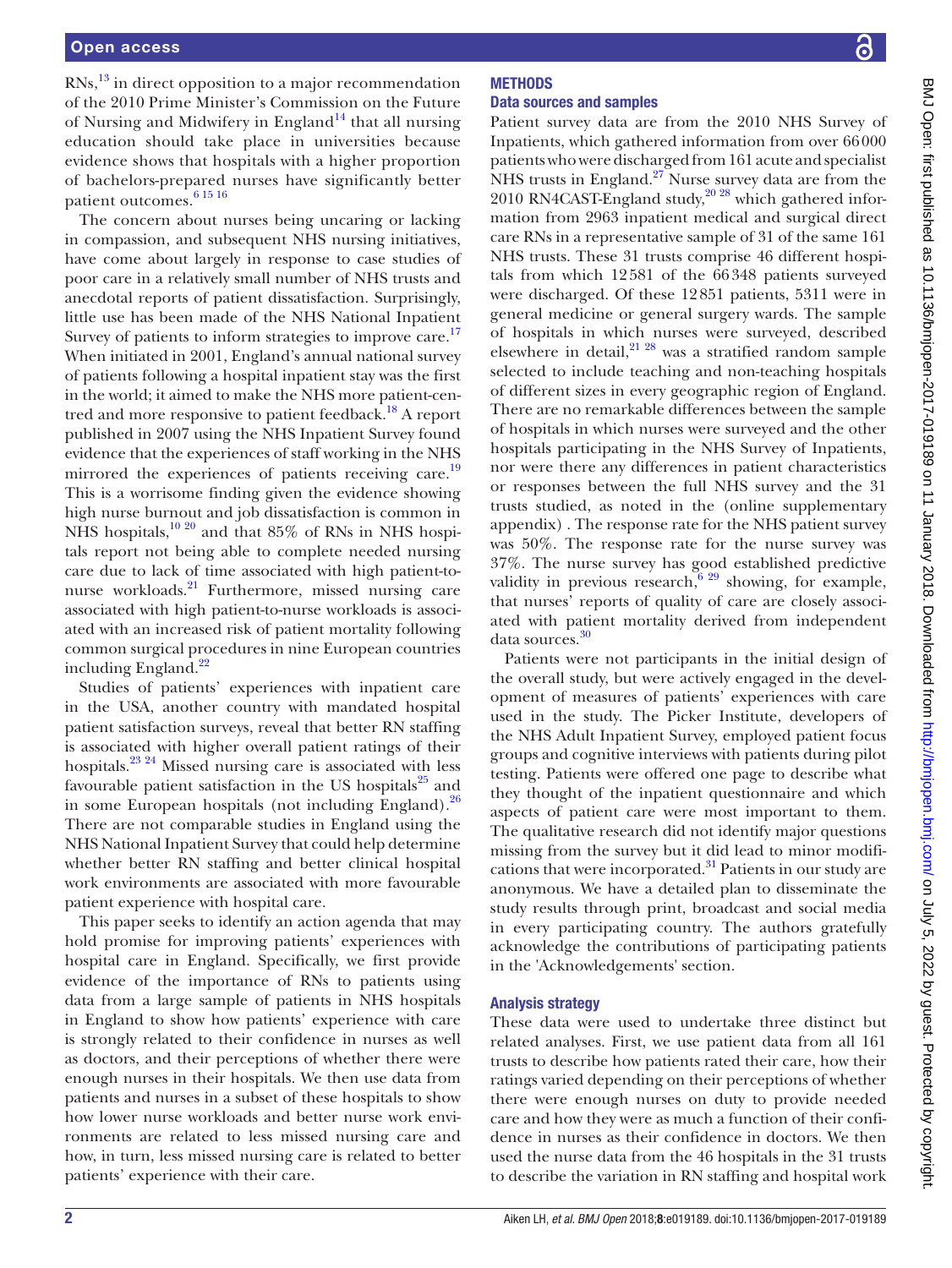<span id="page-2-0"></span>Table 1 Patient reports about nurses and doctors, and the per cent indicating their care was 'excellent', based on their reports about doctors and nurses

| <b>Patient survey</b><br>question                                                |                         | Per cent of patients in each<br>response category | Per cent of patients in each response<br>category indicating that their care was<br>'excellent' |
|----------------------------------------------------------------------------------|-------------------------|---------------------------------------------------|-------------------------------------------------------------------------------------------------|
| Did you have confidence Yes, always<br>and trust in the doctors<br>treating you? |                         | 80.4                                              | 52.6                                                                                            |
|                                                                                  | Yes, sometimes          | 16.4                                              | 9.4                                                                                             |
|                                                                                  | <b>No</b>               | 3.1                                               | 3.4                                                                                             |
|                                                                                  | Total                   | 100.0                                             |                                                                                                 |
| Did you have confidence Yes, always<br>and trust in the nurses<br>treating you?  |                         | 75.1                                              | 55.3                                                                                            |
|                                                                                  | Yes, sometimes          | 21.7                                              | 10.5                                                                                            |
|                                                                                  | <b>No</b>               | 3.2                                               | 2.8                                                                                             |
|                                                                                  | Total                   | 100.0                                             |                                                                                                 |
| Were there enough<br>nurses on duty to care<br>for you in the hospital?          | Always or nearly always | 60.4                                              | 57.3                                                                                            |
|                                                                                  | <b>Sometimes</b>        | 29.5                                              | 26.7                                                                                            |
|                                                                                  | Never or rarely         | 10.1                                              | 14.1                                                                                            |
|                                                                                  | Total                   | 100.0                                             |                                                                                                 |

The numbers reported exclude a small number (<2%) of missing responses.

Source: Data are from the 2010 National Health Service Survey of Inpatients, which involved 66348patients discharged from 161 trusts in England.

environments, and then used least-squares regression models with and without control variables to show how lower RN staffing levels and poorer work environments are related to needed but missed nursing care. Finally, since patient survey data were only available at the trust level, we merged the nurse data from the 31 trusts with patient data from those same trusts and used logistic regression models to estimate whether and to what extent the overall level of missed nursing care in the different trusts affect patients' ratings of their care and their confidence in nurses, before and after controlling for potential confounds. Because the nurse survey was restricted to nurses on medical and surgical units, this final step of the analysis was restricted to patients in general surgical and medical wards (5311 out of 12851 patients in the study trusts).

# **RESULTS**

## Nurses, doctors and patient ratings of care

[Table](#page-2-0) 1 and [figure](#page-2-1) 1 use data from 66348 patients in 161 trusts collected in the 2010 NHS Survey of Inpatients to show how patients' ratings of their care are highly associated with their confidence in nurses and in doctors, and with their perceptions of whether there were enough nurses to provide needed care. The first column of [table](#page-2-0) 1 shows that more than three-fourths of patients responding to the NHS survey reported having confidence and trust in the doctors and nurses treating them, while only 60% reported that there were always or nearly always enough nurses to care for them. The second column of [table](#page-2-0) 1 shows the percentages of patients that rated their care as excellent, based on how much confidence and trust

they had in their nurses and doctors, and their perceptions of the adequacy of the number of nurses caring for them. Hospital care was rated excellent by over half of the patients who indicated that they always had confidence and trust in their doctors or confidence and trust in their nurses, but by only 3% of the patients who never had confidence and trust in their doctors or in their nurses. Similarly, hospital care was rated as excellent by over half of the patients who indicated that there were always enough nurses to care for them, but by far lower



<span id="page-2-1"></span>Figure 1 Per cent of patients rating their care 'excellent', by confidence and trust in nurses and doctors. Source: Data are from the 2010 National Health Service Survey of Inpatients, which involved 66348 patients discharged from 161 trusts in England.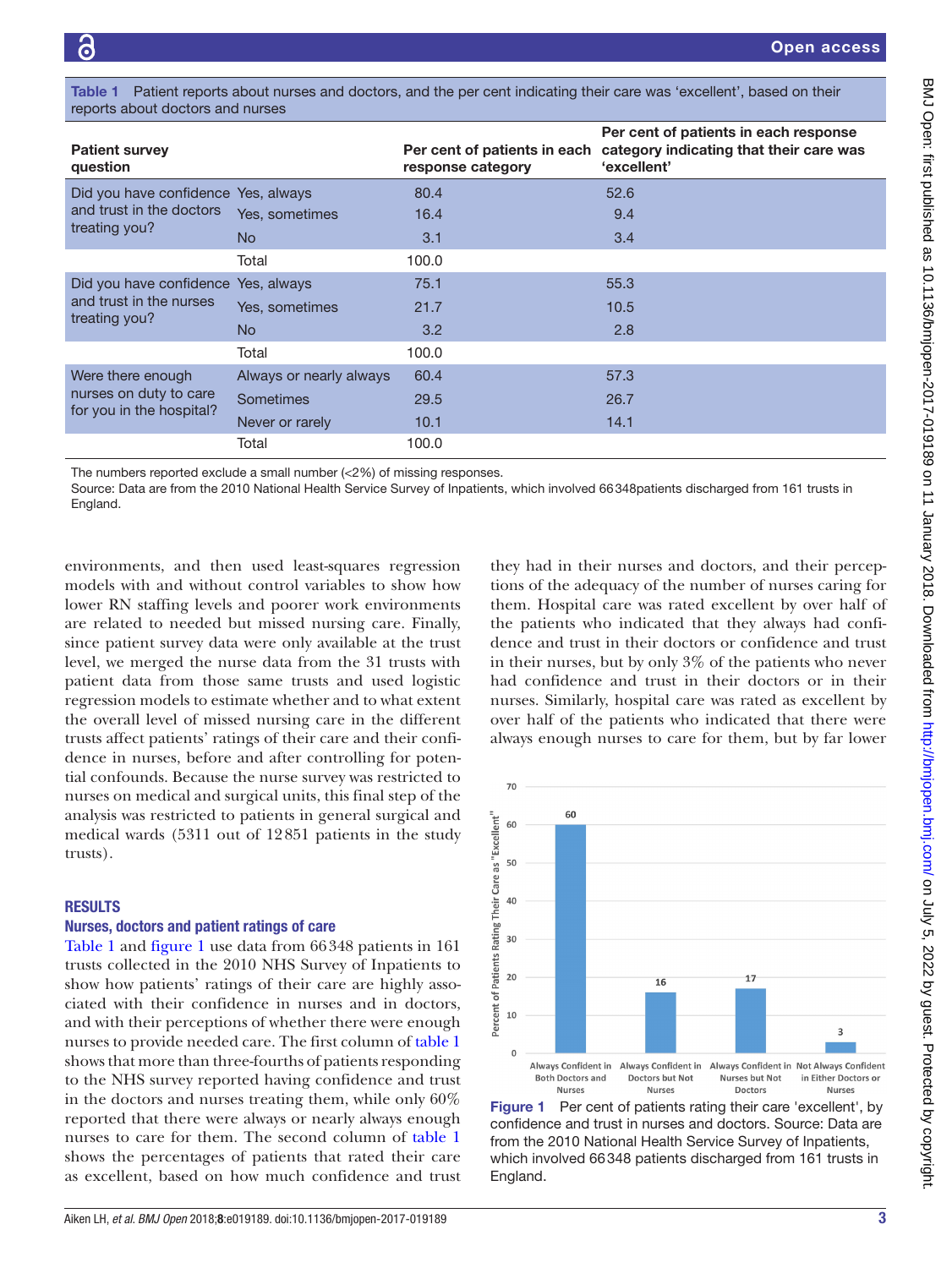percentages of patients who said there were only sometimes enough, or rarely or never enough, nurses.

While [table](#page-2-0) 1 makes it clear that nurses, like doctors, are importantly related to patients' perceptions of the quality of their care, [figure](#page-2-1) 1 shows more directly that confidence and trust in nurses is of similar importance to confidence and trust in doctors. In [figure](#page-2-1) 1, we show the per cent of patients that rated their care 'excellent' after grouping the patients into four categories, to distinguish patients who always have confidence and trust in both doctors and nurses, in doctors but not nurses, nurses but not doctors and neither doctors not nurses. Sixty per cent of patients who have confidence and trust in both doctors and nurses rate their care as excellent, while only 3% of patients who have confidence and trust in neither rate their care as excellent. When confidence and trust in either group erodes, the result is virtually identical. Only 16% of the patients who have confidence and trust in their doctors but not nurses rate their care as excellent, and only 17% of the patients who have confidence and trust in their nurses but not doctors rate their care as excellent.

#### Nurse staffing, work environments and missed nursing care

Nurse (RN) staffing was estimated for the 46 hospitals included in RN4CAST-England by average nurse workloads in each hospital on the day shift. Nurses reported how many patients they cared for on their last shift, and then responses are averaged across all nurses in each hospital working the day shift. Nurse workloads averaged 8.6 patients per RN during the day, and ranged from 5.6 patients per RN to 11.5 patients per RN across the 46 hospitals. Patient-to-RN ratios were much higher and more variable at night so we elected to use day shift staffing only in our analyses.

Hospital work environment was measured by the Practice Environment Scale of the Nursing Work Index, an extensively used survey-based measure with established reliability and validity $32-35$  leading to its adoption by the National Quality Forum as a nurse sensitive quality of care indicator. $36$  The measure of work environment used is a composite measure formed from five subscales (comprising 28 nurse survey items) measuring resource adequacy (four items), nurse participation in hospital affairs (eight items), nursing foundations for quality care (nine items), nurse manager ability, leadership and support of nurses (four items) and nurse-physician relations (three items). The staffing and resource adequacy subscale was dropped from the global measure used in the analysis because of its high correlation with the direct measure of RN staffing in the model, as in previous publications.[12 37](#page-6-7)

What makes the variability in staffing and work environments across hospitals of considerable importance is that when RNs have high patient loads, and when RNs practice in poor work environments, necessary nursing care can be missed because of lack of time. $21$  Nurses in this study were asked whether any of 13 important types of nursing care were needed but missed because of lack

of time. [Figure](#page-4-0) 2 shows that while 7% of nurses reported that they lacked time to complete necessary pain management, and 11% missed treatments and procedures, much greater percentages reported lacking the time to educate patients and their families (52%) and comfort or talk with their patients (65%). More than a quarter of the nurses (27%) lacked the time to complete three or four of the types of care listed, just under one in five (19%) lacked the time to complete five or six of them, and another 19% lacked the time to complete seven or more of the 13 types of care listed.

[Table](#page-4-1) 2 provides regression coefficients that indicate the effects of RN staffing and the hospital work environment on the average number of types of missed care, before and after controlling for various hospital characteristics (including size, technology and location), and characteristics of nurses that may have affected their reports of missed care, including their role (primary nurse or shared responsibility for group of patients with other nurses), full-time status, years of experience and unit type (medical, surgical or combined). Higher nurse workloads (higher patient-to-RN ratios) are significantly related to higher numbers of types of missed care, while better work environments are significantly related to fewer types of missed care, both before and after adjustment.

[Figures](#page-4-2) 3 and 4 show how much the number of tasks left undone varies as a function of RN staffing and hospital work environments, as estimated from the adjusted models. As the number of patients per RN goes down, from 12 patients to 8 patients to 4 patients, the average number of types of missed care goes down, from 4.4 (out of 13) to 3.8 to 3.2. And, as hospital work environments improve, from relatively poor (lowest tertile) to average (middle tertile) to relatively good (highest tertile), the average number of types of missed care also goes down, from 4.2 to 4.0 to 3.7.

## Missed nursing care and patient outcomes

The association of the number of types of missed care with patient outcomes is shown in [table](#page-5-0) 3. The coefficients in the table are ORs which indicate how much the odds on providing a positive response to the nine different dimensions of patient satisfaction go down as the average number of types of missed care goes up, both before (unadjusted) and after (adjusted) taking account patient characteristics that might affect their responses, including gender, age, length of stay, ward, number of long-standing conditions and type of admission (emergent/urgent or planned). In all cases, the ORs are  $\langle 1, \rangle$ indicating that positive patient appraisals of care decrease as the number of types of missed care increases; in six of the eight aspects of patient care rated the ORs are significant, and range from 0.78 to 0.86. These values indicate, for example, that in hospitals in which the number of types of missed care averaged 4.5 per nurse per shift, the odds on patients rating care as excellent and responding that the purpose of medicines were completely explained were 22% lower and 14% lower, respectively, than in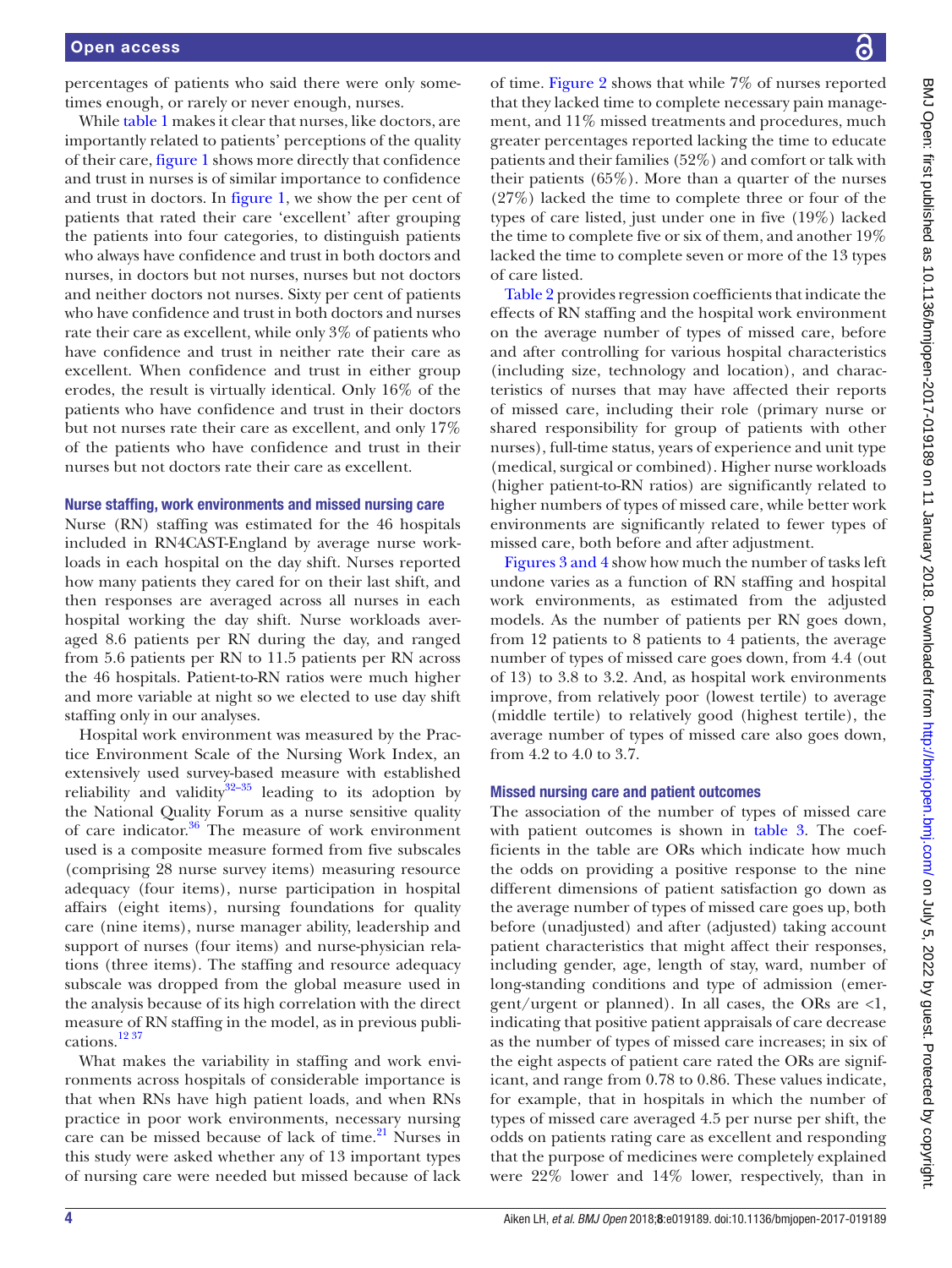

Figure 2 Per cent of nurses reporting that different types of care were missed on their last shift. Source: Data are from the 2010 RN4CAST-England study, which surveyed 2963 inpatient medical and surgical direct care professional nurses (RNs) in a representative sample of 31 National Health Service trusts comprising 46 different hospitals.

hospitals in which the number of types of missed care averaged 3.5 per nurse per shift.

## **DISCUSSION**

National survey data from patients experiencing a hospitalisation in an NHS hospital in England confirm that

<span id="page-4-1"></span>Table 2 Regression coefficients indicating the effects of staffing and practice environment on average number of types of care missed

| <b>Effect on missed</b> | <b>Regression coefficients (95% CI)</b> |                             |  |
|-------------------------|-----------------------------------------|-----------------------------|--|
| care of                 | <b>Unadjusted</b>                       | <b>Adjusted</b>             |  |
| Patient-to-nurse        | $0.11***$                               | $0.15***$                   |  |
| ratio                   | $(0.06 \text{ to } 0.16)$               | $(0.10 \text{ to } 0.19)$   |  |
| Practice                | $-0.30*$                                | $-0.26*$                    |  |
| environment             | $(-0.55$ to $0.05)$                     | $(-0.48 \text{ to } -0.04)$ |  |

Adjusted coefficients and CIs are from regression models which control for hospital characteristics (beds >750, high technology and location) and nurse characteristics (nurse role, full-time status, years of experience and unit type). Practice environment is measured by the Practice Environment Scale of the Nursing Work Index tertile.

Source: Data are from the 2010 RN4CAST-England study, which surveyed 2963 inpatient medical and surgical direct care professional nurses (RNs) in a representative sample of 31 National Health Service trusts comprising 46 different hospitals. \*P<0.05, \*\*P<0.01, \*\*\*P<0.001.

<span id="page-4-0"></span>patients have a high level of trust and confidence in RNs, evidence that refutes the narrative blaming quality of care deficits in NHS hospitals on uncaring nurses. However, only 60% of patients indicated that there were always enough RNs to care for them, and 1 in 10 patients indicated that there were never or rarely enough RNs. The importance to patients of adequate RN staffing is evident in their responses; 57% of patients who indicated that there were always or nearly always enough RNs to care for them rated care as excellent, compared with only 14% of the patients who said there were rarely or never enough. Additional analyses undertaken (not shown) indicate that



<span id="page-4-2"></span>Figure 3 Average number of types of missed care, by nurse workload. Source: Data are from the 2010 RN4CAST-England study, which surveyed 2963 inpatient medical and surgical direct care professional nurses (RNs) in a representative sample of 31 National Health Service trusts comprising 46 different hospitals.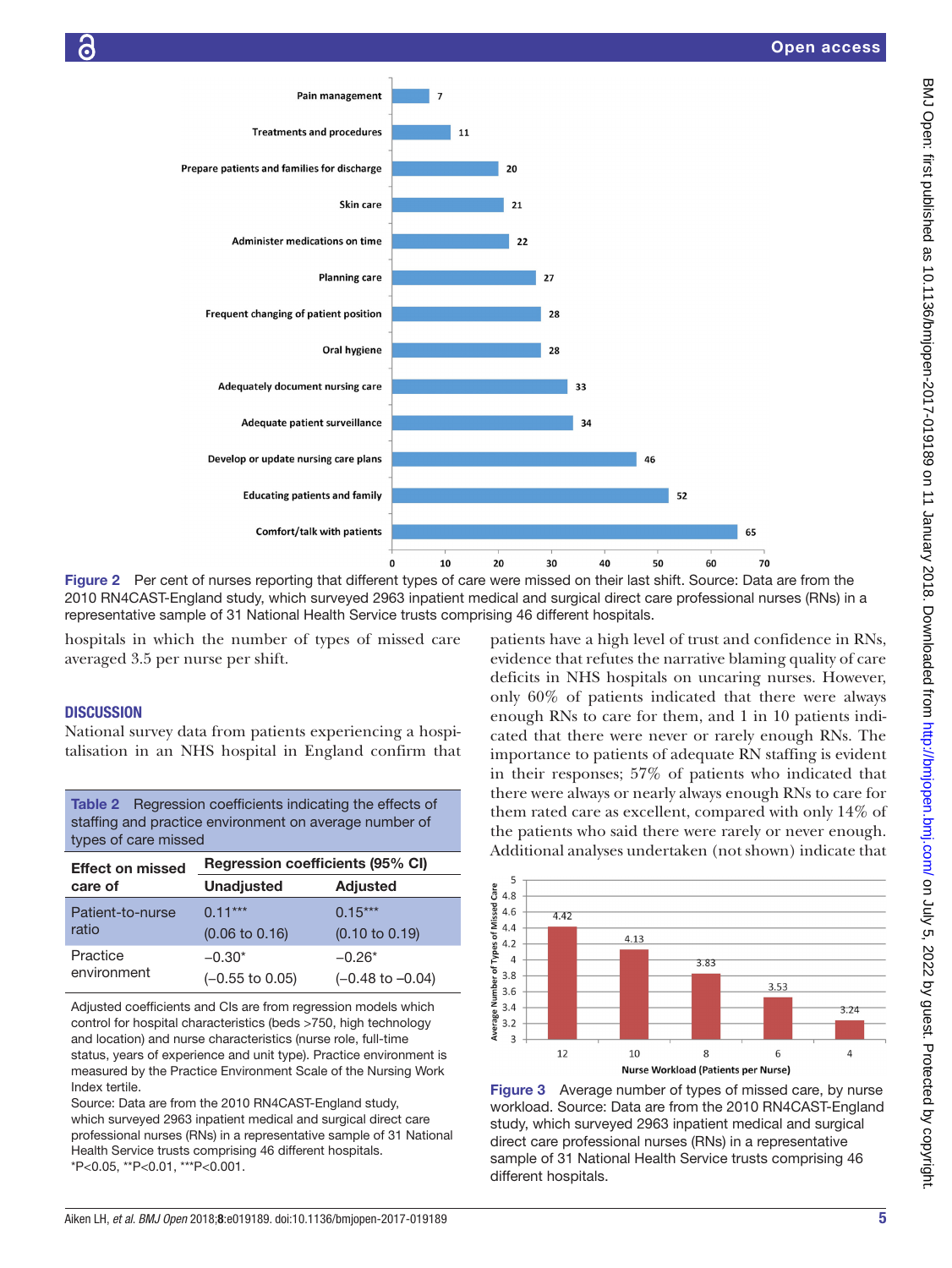

Figure 4 Average number of types of missed care, by work environment. Source: Data are from the 2010 RN4CAST-England study, which surveyed 2963 inpatient medical and surgical direct care professional nurses (RNs) in a representative sample of 31 National Health Service trusts comprising 46 different hospitals.

<span id="page-5-0"></span>

| <b>Table 3</b> ORs indicating the effect of the trust median |
|--------------------------------------------------------------|
| number of types of care missed on various patient outcomes   |

| <b>Effect of the median</b><br>number of types of | <b>ORs</b><br>(95% CIs)   |                           |  |
|---------------------------------------------------|---------------------------|---------------------------|--|
| care missed on patient<br>outcomes                | <b>Unadjusted</b>         | <b>Adjusted</b>           |  |
| Rate care excellent                               | $0.79***$                 | $0.78***$                 |  |
|                                                   | $(0.69 \text{ to } 0.90)$ | $(0.68 \text{ to } 0.90)$ |  |
| Did not want to complain                          | 0.92                      | 0.92                      |  |
| about care                                        | $(0.76 \text{ to } 1.12)$ | $(0.77 \text{ to } 1.11)$ |  |
| Always felt treated with                          | 0.89                      | 0.92                      |  |
| respect and dignity                               | $(0.78 \text{ to } 1.02)$ | $(0.81$ to 1.06)          |  |
| Completely explained                              | $0.87*$                   | $0.86**$                  |  |
| purpose of medicines                              | (0.78 to 0.98)            | (0.77 to 0.95)            |  |
| Doctors and nurses work                           | $0.84***$                 | $0.82***$                 |  |
| together excellent                                | $(0.74 \text{ to } 0.94)$ | $(0.72 \text{ to } 0.93)$ |  |
| Always got answers I                              | $0.84***$                 | $0.83***$                 |  |
| could understand                                  | $(0.75 \text{ to } 0.95)$ | (0.76 to 0.91)            |  |
| Always have confidence                            | $0.86*$                   | $0.85*$                   |  |
| and trust in nurses                               | $(0.74 \text{ to } 0.99)$ | $(0.73 \text{ to } 0.99)$ |  |
| Always or nearly always                           | $0.87*$                   | $0.85***$                 |  |
| enough nurses                                     | (0.76 to 0.99)            | (0.75 to 0.96)            |  |

Adjusted models control for hospital characteristics (beds >750, high technology and location) and patient characteristics that might affect responses, including gender, age, length of stay, ward, number of long-standing conditions and type of admission (emergent/urgent or planned).

Source: Data are from a merged file that included information from 31 NHS trusts for which both patient information (from 5311 general medical and surgical patients included in the 2010 NHS Survey of Inpatients) and nurse information (from 2963 medical and surgical nurses surveyed in the 2010 RN4CAST-England study) were available.

NHS, National Health Service.

\*P<0.05, \*\*P<0.01, \*\*\*P<0.001.

patients in hospitals with poorer RN staffing are much less likely to say there were always enough nurses to care for them. We estimate, from models that took account of numerous confounds, that the likelihood of patients saying there were always enough nurses to take care of them were about 40% lower in hospitals in which the average nurse took care of 10 patients than in hospitals in which the average nurse took care of 6 patients. These findings reinforce from patients' perspectives the importance of adequate hospital RN staffing.

Further insights into how quality of care might be improved in NHS hospitals is revealed when data from the NHS Inpatient Survey is linked with information on actual hospital RN staffing and nurses' assessments of the quality of their work environments. We found substantial variation across NHS general acute hospitals in patientto-nurse workloads. Nurses in some NHS hospitals are caring for twice as many patients at a time as nurses in other hospitals. Current NHS policies devolving greater autonomy to hospital management to make decisions about RN staffing may be contributing to the substantial observed variation in staffing, and have led experts to point to the need for checks and balances to minimise the risk of more quality failures linked to inadequate RN staffing. $38$  Our findings show that the substantial differences in RN staffing across NHS hospitals are associated with the extent to which needed nursing care is missed. The most frequently missed types of care include those that patients may readily recognise are missing--comforting and talking with patients, and teaching patients and family members how to manage care following discharge. Our results are consistent with other research showing that higher patient workloads for RNs in NHS hospitals are associated with adverse patient outcomes including higher hospital morality.[4 5 22](#page-6-1) Initiatives such as those recently adopted in Wales<sup>39</sup> establishing an upper limit to how many patients nurses can safely and effectively care for holds promise for further improvements in patients' satisfaction with hospital care, and may save lives as well.

Another modifiable feature of hospital care found to be relevant to patients' perceptions of their care is the quality of the hospital work environment. In hospitals rated by nurses to have less favourable clinical work environments, needed but missed nursing care is more extensive. Patients' perceptions of care are less favourable when missed care is more extensive. Research suggests that hospital work environments that support RNs to provide care efficiently and effectively, and without constant interruptions because of operational failures such as missing medications and equipment, $40$  are reasonably low cost interventions and return good value in terms of better patient outcomes at the same or lower costs.<sup>41 42</sup> Magnet hospitals formally recognised for their good hospital work environments have significantly higher patient satisfaction than matched non-Magnet hospitals.<sup>43</sup> One of the first Magnet hospitals accredited outside the USA was an NHS trust in England, which research showed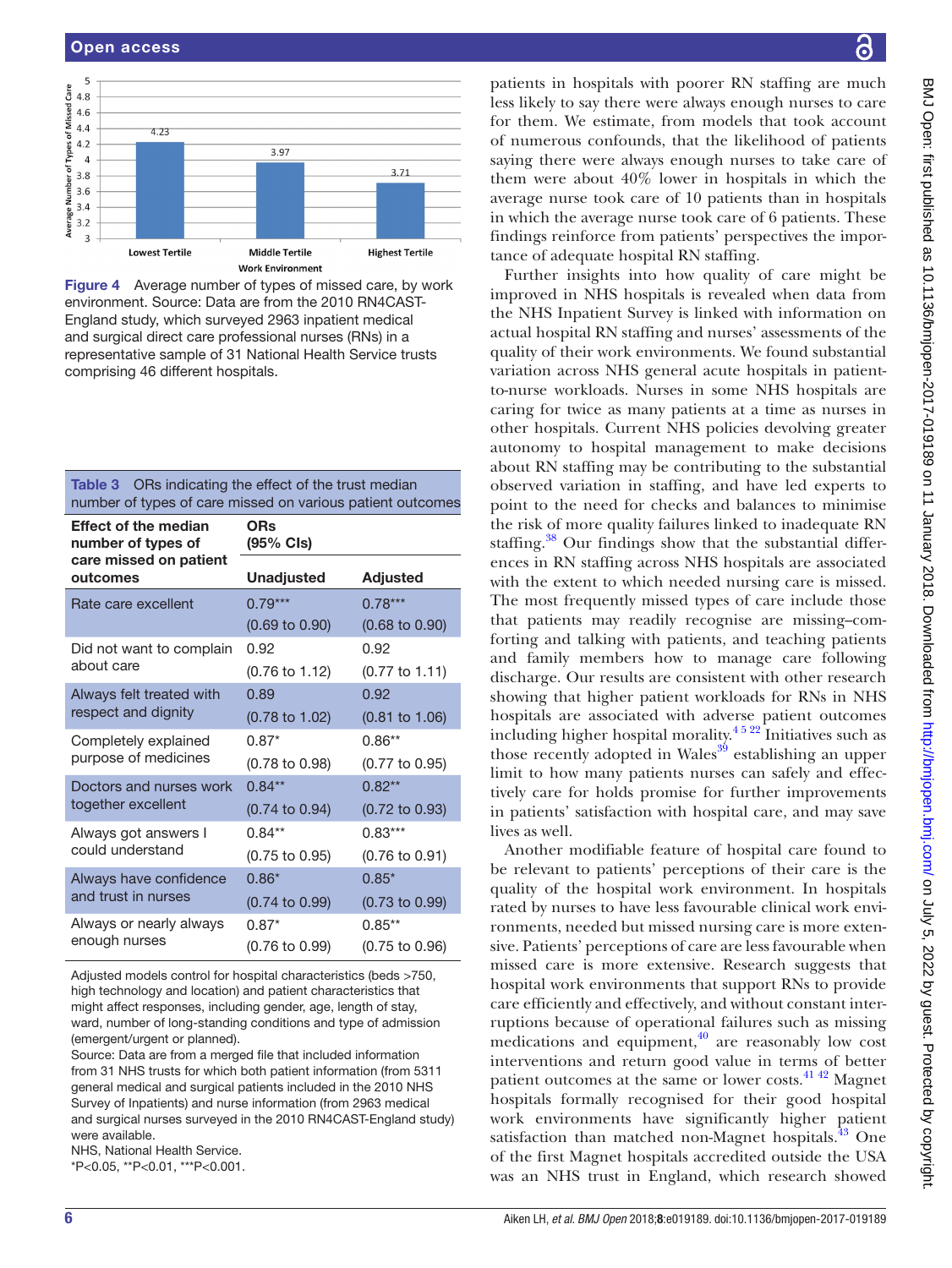BMJ Open: first published as 10.1136/bmjopen-2017-019189 on 11 January 2018. Downloaded from <http://bmjopen.bmj.com/> on July 5, 2022 by guest. Protected by copyright.

BMJ Open: first published as 10.1136/bmjopen-2017-019189 on 11 January 2018. Downloaded from http://bmjopen.bmj.com/ on July 5, 2022 by guest. Protected by copyright

significantly improved its work environment and care quality during the process of achieving Magnet accreditation[.44](#page-7-19) Unfortunately, the NHS merged the Magnet facility out of existence after a year, and there has not been a Magnet-accredited hospital in England in over 15years.

Patients' confidence in both doctors and nurses is equally important in how patients rate their hospitals; few patients who have high confidence in their doctors but little confidence in their nurses rate their hospitals highly. This finding is relevant to policy decisions governing the composition of the NHS workforce in England. Between 2010 and 2015, the number of physician consultants (mostly inpatient physicians) increased by more than one-fifth while the number of RNs increased by only  $1\%$ .<sup>45</sup>

Our study has many strengths including use of validated measures of patient satisfaction, nurse staffing, hospital work environment and missed nursing care across large numbers of NHS hospitals. The study has limitations as well. Data from both patients and nurses are cross-sectional, thus limiting causal inferences about the associations found. We take into account, to the extent possible, alternative explanations about factors that could be associated with our findings including characteristics of hospitals such as teaching status, and characteristics of the patients responding to the national survey, including their health status since self-reported limiting long-term conditions have been found to be associated with less favourable perceptions of care. $46$  Our data are from 2010 but remain the only comprehensive data on hospital nurse workforce and patient satisfaction across large numbers of NHS hospitals in England. Moreover, our interest is in the relationship between patient satisfaction and nurse resources, and there is no reason to expect the relationship to have changed since 2010. Indeed, Sir Robert Francis, author of the public inquiry into quality of care deficiencies at the Mid Staffordshire NHS Trust, commented as recently as July 2017 that safe nurse staffing in England still lacks a standardised approach and substantial variation across hospitals in nurse staffing remains.[47](#page-7-22)

# **CONCLUSIONS**

Patients express a high level of confidence and trust in nurses, and their satisfaction with hospital care is less favourable when they perceive there are not enough nurses available. The narrative that quality deficits in hospitals in England are due to 'uncaring' nurses is not supported by the evidence. On the contrary, our findings suggest that reducing missed nursing care by ensuring adequate numbers of RNs at the hospital bedside and improved hospital clinical care environments are promising strategies for enhancing patient satisfaction with care.

Twitter Follow Linda Aiken @LindaAiken\_Penn; Jane Ball @JaneEBall; Luk Bruyneel @LukBruyneel; Peter Griffiths @workforcesoton

Acknowledgements The authors thank Tim Cheney for analytic assistance, the patients, nurses and hospitals that participated in the study and the RN4CAST Consortium.

Contributors LHA raised the funding, developed the idea for the study, interpreted results, drafted and revised manuscript; DMS conducted the analysis, drafted the results, contributed to manuscript revisions; JB collected survey data, contributed to manuscript development; LB contributed to results interpretation and manuscript drafting and revisions; AMR contributed to data collection, interpretation of results, manuscript revisions; PG contributed to obtaining data, results interpretation, manuscript development and revisions.

Funding European Union's Seventh Framework Program (223468) and the National Institute of Nursing Research, National Institutes of Health (R01 NR014855).

Competing interests None declared.

Ethics approval University of Pennsylvania Institutional Review Committee (IRB).

Provenance and peer review Not commissioned; externally peer reviewed.

Data sharing statement No additional data are available.

Open access This is an open access article distributed in accordance with the terms of the Creative Commons Attribution (CC BY 4.0) license, which permits others to distribute, remix, adapt and build upon this work, for commercial use, provided the original work is properly cited. See: [http://creativecommons.org/](http://creativecommons.org/licenses/by/4.0/) [licenses/by/4.0/](http://creativecommons.org/licenses/by/4.0/)

© Article author(s) (or their employer(s) unless otherwise stated in the text of the article) 2018. All rights reserved. No commercial use is permitted unless otherwise expressly granted.

# **REFERENCES**

- <span id="page-6-0"></span>1. Francis R. Report of the mid staffordshire NHS foundation trust public inquiry. 2013 [http://webarchive.nationalarchives.gov.uk/](http://webarchive.nationalarchives.gov.uk/20150407084003/http://www.midstaffspublicinquiry.com/report) [20150407084003/http://www.midstaffspublicinquiry.com/report](http://webarchive.nationalarchives.gov.uk/20150407084003/http://www.midstaffspublicinquiry.com/report)
- 2. Keogh B. Review into the quality of care and treatment provided by 14 hospital trusts in England: overview report, 2013. Available from. [http://www.nhs.uk/NHSEngland/bruce-keogh-review/Documents/](http://www.nhs.uk/NHSEngland/bruce-keogh-review/Documents/outcomes/keogh-review-final-report.pdf) [outcomes/keogh-review-final-report.pdf](http://www.nhs.uk/NHSEngland/bruce-keogh-review/Documents/outcomes/keogh-review-final-report.pdf)
- <span id="page-6-5"></span>3. National Advisory Board on the Safety of Patients in England. *A promise to learn–a commitment to act: improving the safety of patients in England*. London: Department of Health, 2013. [www.](www.health.org.uk/government/publications/berwick-review) [health.org.uk/government/publications/berwick-review.](www.health.org.uk/government/publications/berwick-review)
- <span id="page-6-1"></span>4. Rafferty AM, Clarke SP, Coles J, *et al*. Outcomes of variation in hospital nurse staffing in English hospitals: cross-sectional analysis of survey data and discharge records. *[Int J Nurs Stud](http://dx.doi.org/10.1016/j.ijnurstu.2006.08.003)* 2007;44:175–82.
- 5. Griffiths P, Ball J, Murrells T, *et al*. Registered nurse, healthcare support worker, medical staffing levels and mortality in English hospital trusts: a cross-sectional study. *[BMJ Open](http://dx.doi.org/10.1136/bmjopen-2015-008751)* 2016;6:e008751.
- <span id="page-6-10"></span>6. Aiken LH, Sloane DM, Bruyneel L, *et al*. Nurse staffing and education and hospital mortality in nine European countries: a retrospective observational study. *[Lancet](http://dx.doi.org/10.1016/S0140-6736(13)62631-8)* 2014;383:1824–30.
- <span id="page-6-2"></span>7. National Institute for Health and Care Excellence (NICE). *NHS England asks NICE to suspend safe staffing programme*. United Kingdom: NICE, 2015. [https://www.nice.org.uk/news/article/nhs](https://www.nice.org.uk/news/article/nhs-england-asks-nice-to-suspend-safe-staffing-programme)[england-asks-nice-to-suspend-safe-staffing-programme](https://www.nice.org.uk/news/article/nhs-england-asks-nice-to-suspend-safe-staffing-programme).
- <span id="page-6-3"></span>8. Lord Carter of Coles. Operational productivity and performance in English NHS acute hospitals: unwarranted variation. 2016 [https://](https://www.gov.uk/government/uploads/system/uploads/attachment_data/file/498107/Carter_Review_-_executive_summary.pdf) [www.gov.uk/government/uploads/system/uploads/attachment\\_data/](https://www.gov.uk/government/uploads/system/uploads/attachment_data/file/498107/Carter_Review_-_executive_summary.pdf) [file/498107/Carter\\_Review\\_-\\_executive\\_summary.pdf.](https://www.gov.uk/government/uploads/system/uploads/attachment_data/file/498107/Carter_Review_-_executive_summary.pdf)
- <span id="page-6-4"></span>9. Smith R. Nurses lack compassion NHS admits. *The Telegraph* 2012. 10. Aiken L, Rafferty AM, Sermeus W. Caring nurses hit by a quality
- <span id="page-6-11"></span>storm. *[Nurs Stand](http://dx.doi.org/10.7748/ns2014.04.28.35.22.s26)* 2014;28:22–5.
- <span id="page-6-6"></span>11. Gummer B. *Nursing associate role offers new route into nursing*. UK: Department of Health. [http://www.gov.uk/government/news/](http://www.gov.uk/government/news/nursing-a ssociate-role-offers-new-route-into-nursing) [nursing-a ssociate-role-offers-new-route-into-nursing.](http://www.gov.uk/government/news/nursing-a ssociate-role-offers-new-route-into-nursing) (cited 25 Jan 2016).
- <span id="page-6-7"></span>12. Aiken LH, Sloane D, Griffiths P, *et al*. Nursing skill mix in European hospitals: cross-sectional study of the association with mortality, patient ratings, and quality of care. *[BMJ Qual Saf](http://dx.doi.org/10.1136/bmjqs-2016-005567)* 2017;26.
- <span id="page-6-8"></span>13. Department of Health and Human Services. New nursing degree apprenticeship United Kingdon: GOV.UK. 2016 [https://www.gov.uk/](https://www.gov.uk/government/news/new-nursing-degree-apprenticeship) [government/news/new-nursing-degree-apprenticeship](https://www.gov.uk/government/news/new-nursing-degree-apprenticeship)
- <span id="page-6-9"></span>14. Prime Minister's Commission on the Future of Nursing and Midwifery in England. Front Line, 2010. [http://webarchives.gov.uk/](http://webarchives.gov.uk/20100331110913) [20100331110913](http://webarchives.gov.uk/20100331110913)